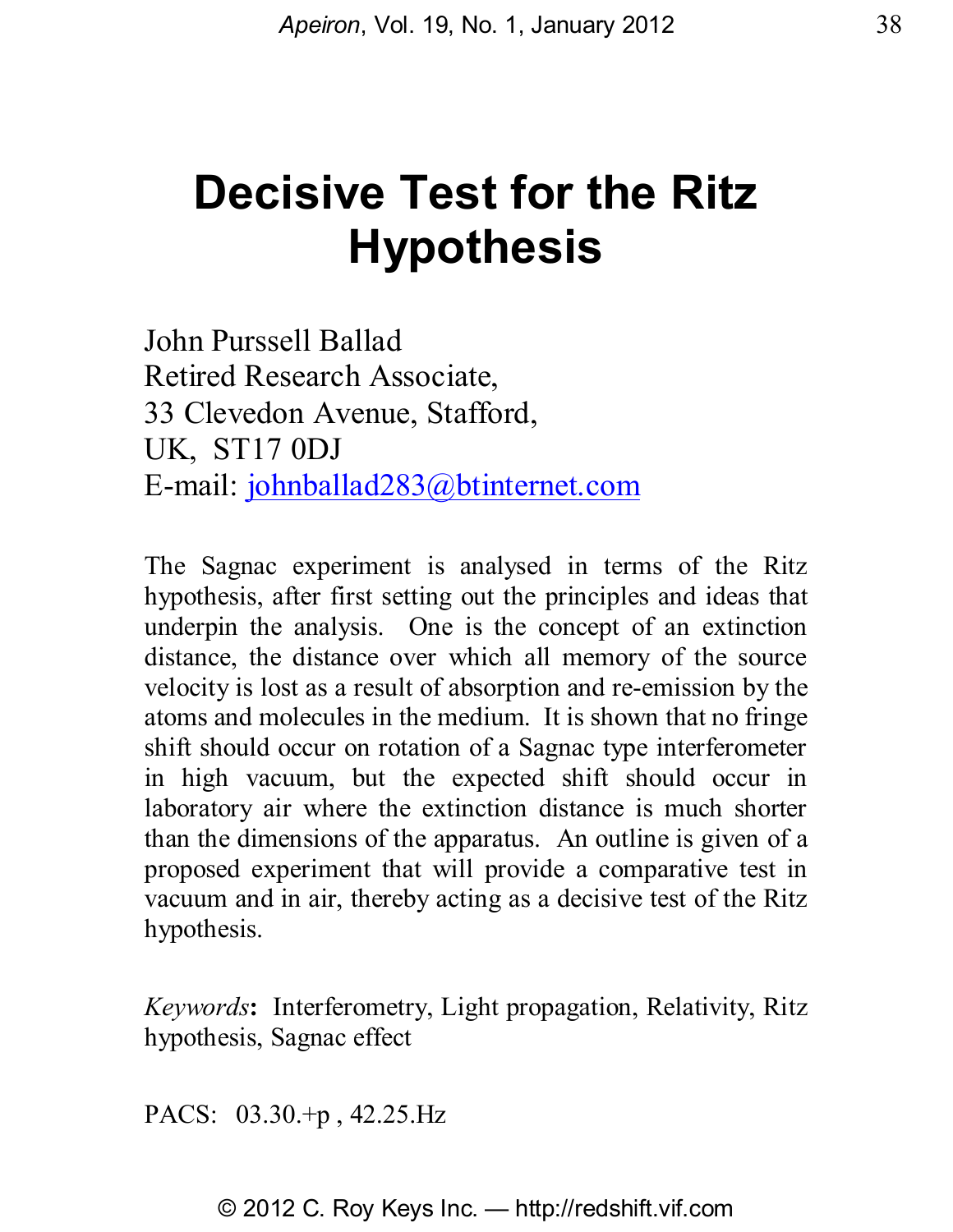# **1. Introduction**

It is over one hundred years since Albert Einstein [1] proposed his Special Theory of Relativity to explain the null result of the Michelson-Morley experiment [2]. In that time his theory has become widely adopted as representing physical reality at relativistic velocities. The alternative explanation embodied in the Ritz Hypothesis [3] has been generally discarded, but as yet no decisive test has been performed to disprove this hypothesis.

I count myself among the sceptics, who over the years have expressed concerns about the implications of the Special Theory of Relativity, such as the contraction of space and the time dilation that must accompany a moving body. Dingle [4] wrestled with the Twin Paradox and not long ago Schultz Poquet [5] has expressed more general concerns.

I have recently published the results obtained from applying the Ritz Hypothesis to systems having linear relative motion between source and observer [6], and have shown that it satisfactorily explains the various experimental observations. The individual findings will be outlined later in the paper.

One significant omission from my previous work concerned rotating optical systems, most notably the Sagnac experiment [7]. Having since carried out an analysis of this experiment, I found a predicted difference in behaviour depending on whether the light propagation takes place in vacuum or in laboratory air. This result may form the basis of what may prove to be a decisive test that will either disprove or validate the Ritz hypothesis.

To avoid any confusion resulting from in-built assumptions that might negate the arguments to be presented, I now detail the principles and ideas underpinning them. After a brief description of Sagnac's four-arm interferometer test, the analyses are then set out,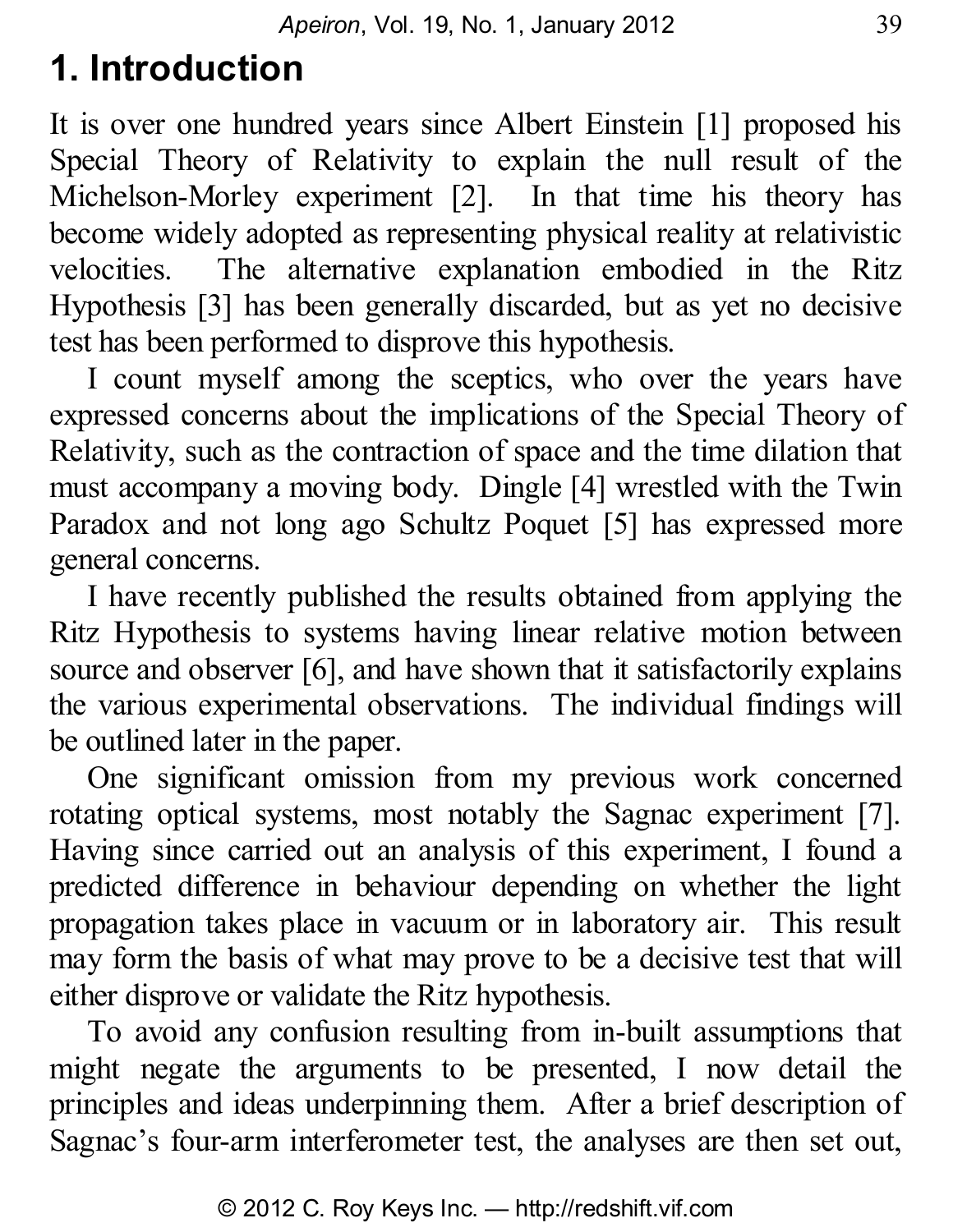firstly for the case of high vacuum, then for the case of laboratory air at Standard Temperature and Pressure (STP). The paper concludes with a brief description of the proposed decisive test.

# **2. Principles**

### *Absolute Time and Absolute Space*

Of prime importance to the Ritz Hypothesis are the principles that time and space are absolute, as defined by Newton in his "Principia" [8], where he stated that time is "*Absolute, true, and mathematical time, of itself, and from its own nature flows equally without regard to anything external*…" and space is "*Absolute space, in its own nature, without regard to anything external, remains always similar and immovable*. ….".

This means using three dimensional Euclidean geometry free of any transformation such as the Lorentz transformation as adopted by Einstein in his Special Theory of Relativity. The analyses to be presented therefore contain no time dilation and no space contraction. Consequently there can be no Twin Paradox. This is not to deny any apparent change in time interval, for intervals short compared with the transit time, which manifests itself as a Doppler frequency shift for light received by an observer from a relatively moving source.

As regards absolute space, true empty space is only achieved in a perfect vacuum, because space otherwise contains a very large number of air molecules, for instance  $2.687 \times 10^{23}$  m<sup>-3</sup> at STP.

### *The Ritz Hypothesis*

Expressed in its simplest form, this states that light emitted from a moving source spreads out with a velocity c as a spherical wave about a centre which acquires the velocity of the source at the instant of emission. As shown in my recent publication, the first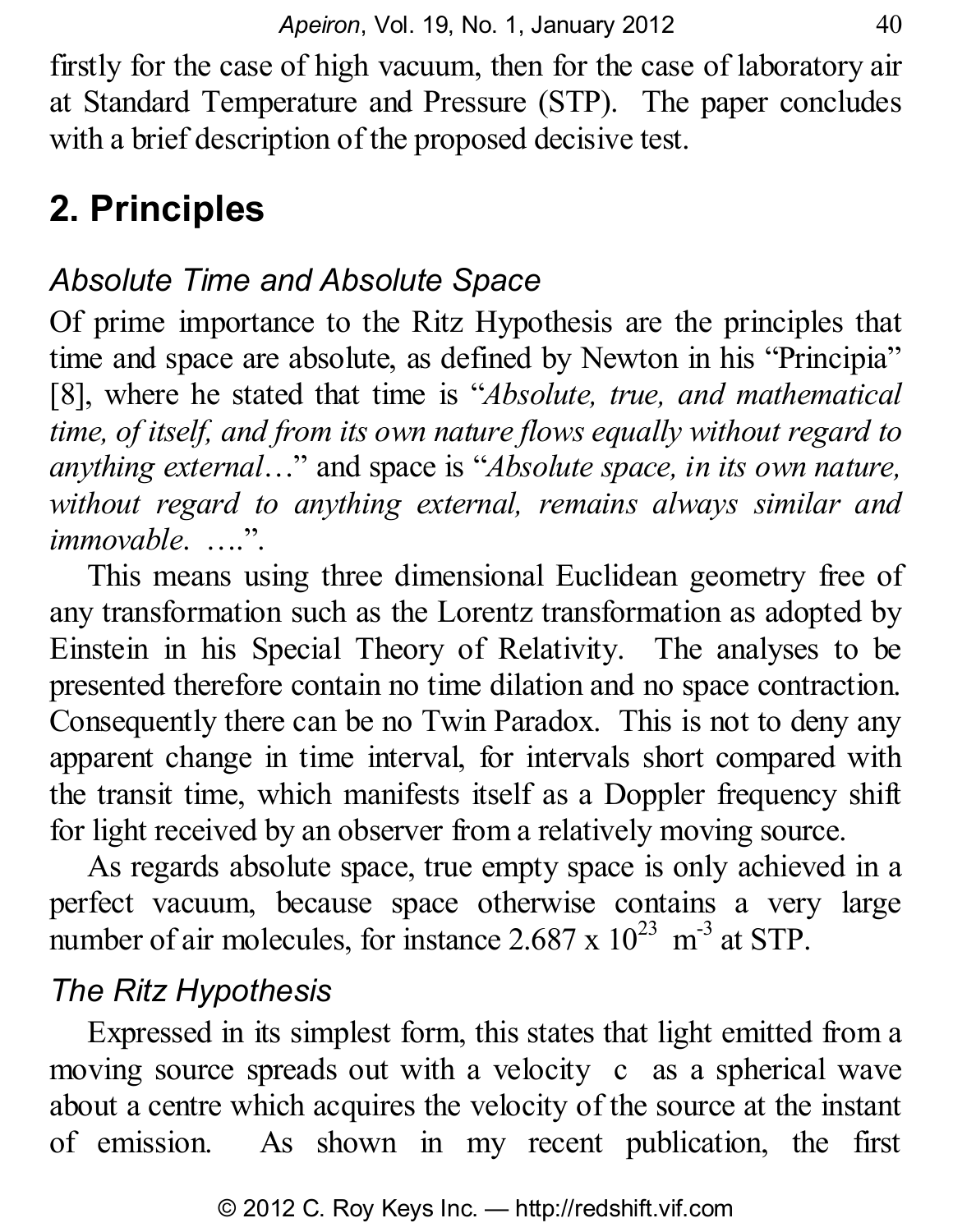consequence of linear relative motion between source and observer is that the observed direction of the moving source is displaced from its true direction by an amount dependent on the relative velocity of the source, consistent with the well-known (astronomical) aberration of light found by Bradley [9]. The second consequence is that the frequency of the radiation received by the observer is shifted from that emitted by the source by an amount dependent on the relative motion between them. An unexpected finding was that, when radiation is received by the observer from all directions, more of it is registered as red shifted than blue shifted, the more so the greater the velocity. This could have implications in respect of the astronomical red shift and the expansion of the universe [10].

### *Moving Mirrors*

When reflection takes place at a mirror, electrons in the metal surface oscillate in response to the incoming radiation, thereby creating the reflected wave, the whole process taking place within a few cycles. Any time delay in the reflection process is the same irrespective of the direction of travel of a moving mirror. Therefore a moving mirror may be considered to act as both a moving receiver to the incoming radiation and a moving source for the reflected wave.

### *Extinction Distance*

One further consequence of the Ritz hypothesis is that it predicts a regular and marked variation in intensity for a rotating source at astronomical distances. One major reason why the Ritz hypothesis was abandoned previously is that no such variation was observed for rotating double star systems where it might have been expected [11]. The situation has been further complicated by the discovery of pulsars [12] at radio frequencies, which have been attributed to rapidly rotating sources. In order to explain this dichotomy, the previous work invoked, not only the Ritz Hypothesis, but also the concept of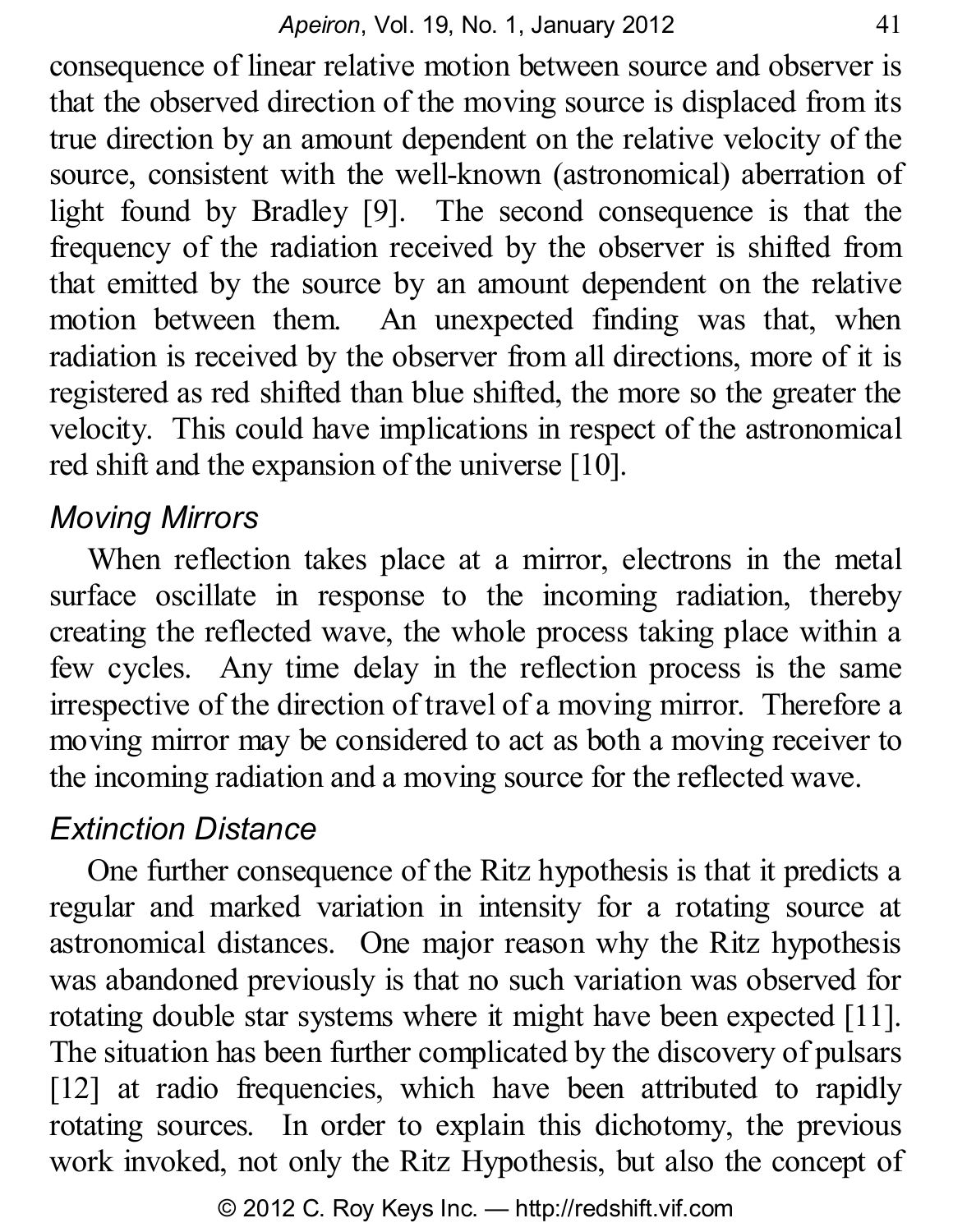an "Extinction Distance". According to this concept, as a result of light being absorbed and re-emitted by the atoms and molecules in the medium through which it is propagating (though not necessarily with any net absorption), all memory of the velocity of the original source is lost after this distance has been exceeded. The acquired additional velocity is then relevant to the motion of the medium rather than that of the original source.

 $(n-1)$  $0.5\lambda$  $z \sim$  $n - 1$ This distance was estimated to amount to  $z \sim \frac{0.5 \pi}{(1)}$  (1)

For visible light, this amounts to about 1 mm in laboratory air at STP, but extends to about 1 km in a high vacuum of  $10^{-3}$  torr. In the depths of inter-stellar space it rises to about 2 light years. Although a vast distance, this is still short enough that optical pulsars are not observed. The fact that pulsars are observed at radio frequencies over distances between 200 and 7000 light years was attributed to the Extinction Distance being very much longer at radio frequencies.

When the Extinction Distance was taken into account, the previous work also gave a plausible explanation for the results of Fizeau's aether drag experiment [13].

### **3. The Sagnac Experiment**

In 1913 Sagnac [5] was the first to report a fringe shift attributable to rotation of an interferometer apparatus. Sagnac's equipment has been described in detail by Post [14]. His interferometer had four arms arranged in a closed loop as sketched in Figure 1, unlike the Michelson interferometer which had only two perpendicular arms. In the Sagnac interferometer two light beams created at the half-silvered mirror H traversed in opposite directions around the four arms to produce an interference fringe pattern at the detector. The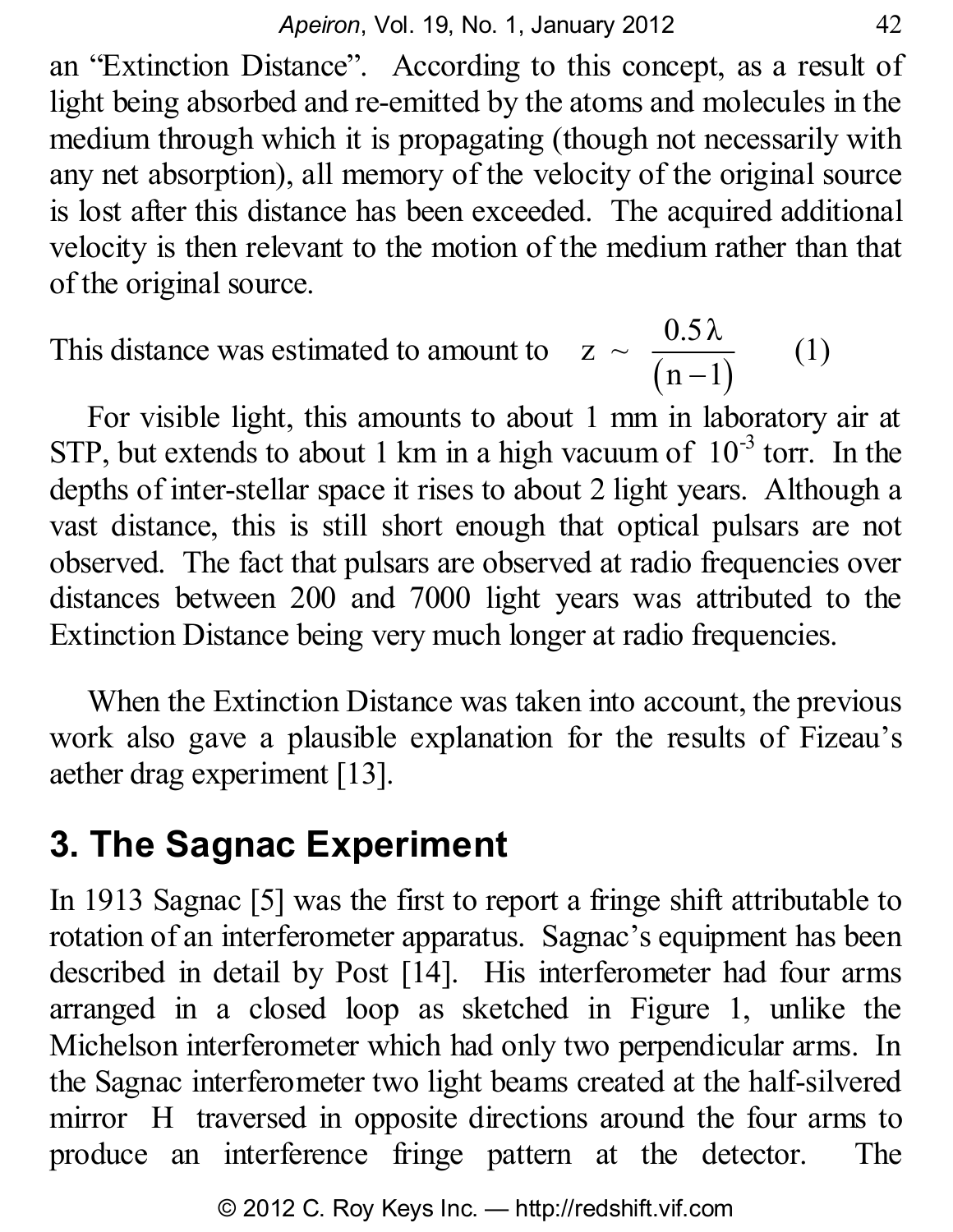interferometer was mounted together with light source and detector, on a turntable. When the turntable was rotated at two revolutions per second, Sagnac detected a fringe shift of 0.07 fringes as a result of reversing the direction of rotation. The interferometer had  $0.0860 \text{ m}^2$ loop area. The light source was Hg indigo (wavelength 435.8 nm ).



**Figure 1. The Sagnac Interferometer**

One crucial feature of the Sagnac interferometer is that the rotational movement of the mirror system takes place through a relatively stationary medium, whereas in the Michelson-Morley experiment the mirrors and medium move together through space.

# **4. Analysis in Terms of the Ritz Hypothesis**

The propagation of light around the Sagnac interferometer may be analysed in terms of the Ritz hypothesis with the aid of the sketch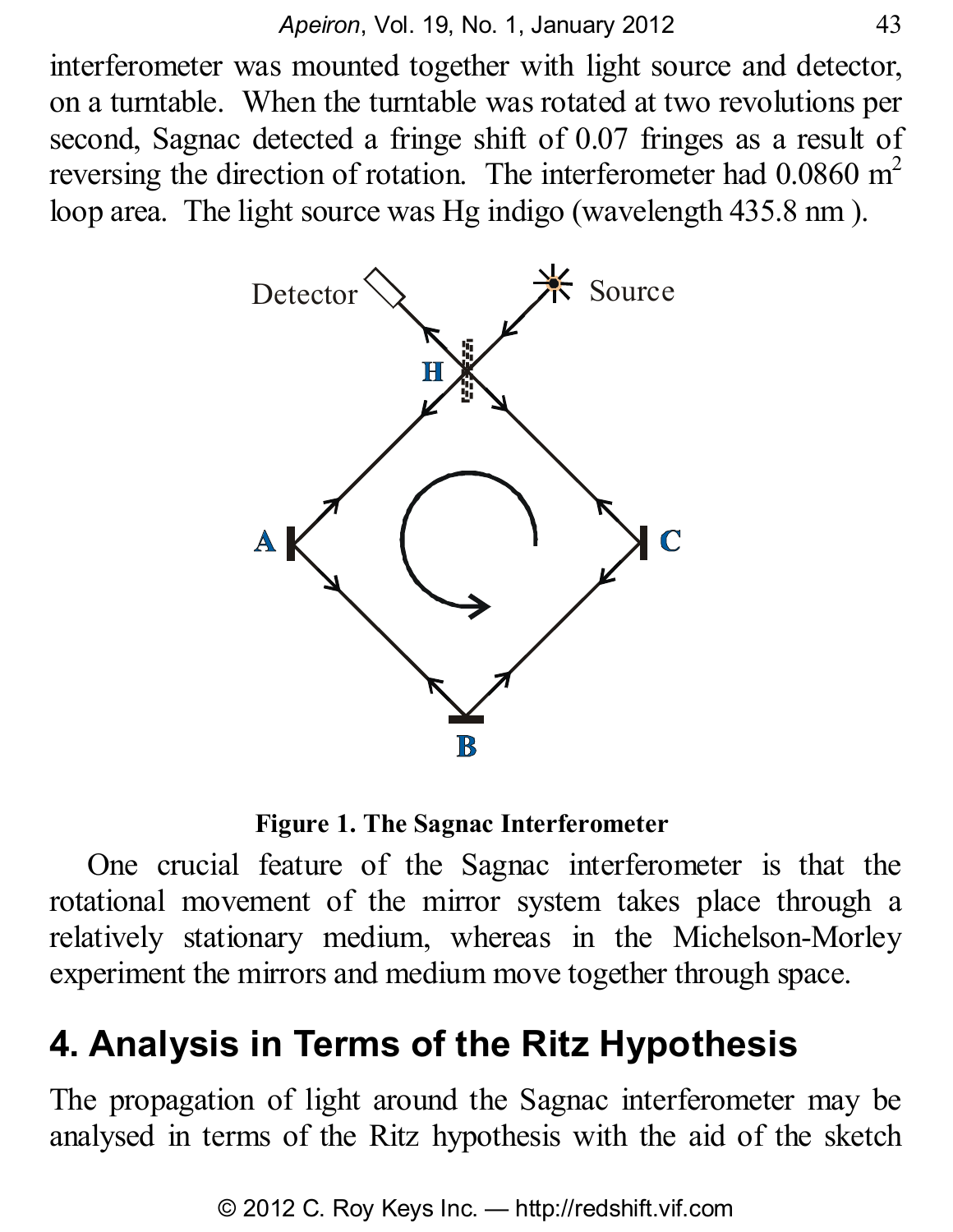given in Figure 2. The rotational velocity of each mirror is  $v = \omega d$ where  $\omega$  is the rate of angular rotation. For v small compared with the velocity of light, each mirror may be considered to undergo a small linear movement during the time taken for light to propagate from source to receiver (observer). In that time, the source has moved from S to  $S'_{1,2}$  and the observer has moved from  $O'_1$  to  $O_1$  or from  $O'_2$  to  $O'_2$ , the subscripts referring respectively to propagation with and against the direction of motion. We consider two cases: in high vacuum and in air. For the former, light propagates with velocity c with respect to the velocity of the source, as has been described previously [3]. For the latter, the extinction distance is very short compared with the dimensions of the apparatus so that light propagates directly from the original source position to the observer positions.



**Figure 2. Sketch showing light propagation in one quadrant of the interferometer; subscript 1 – in the direction of interferometer rotation and subscript 2 – against it**

© 2012 C. Roy Keys Inc. — http://redshift.vif.com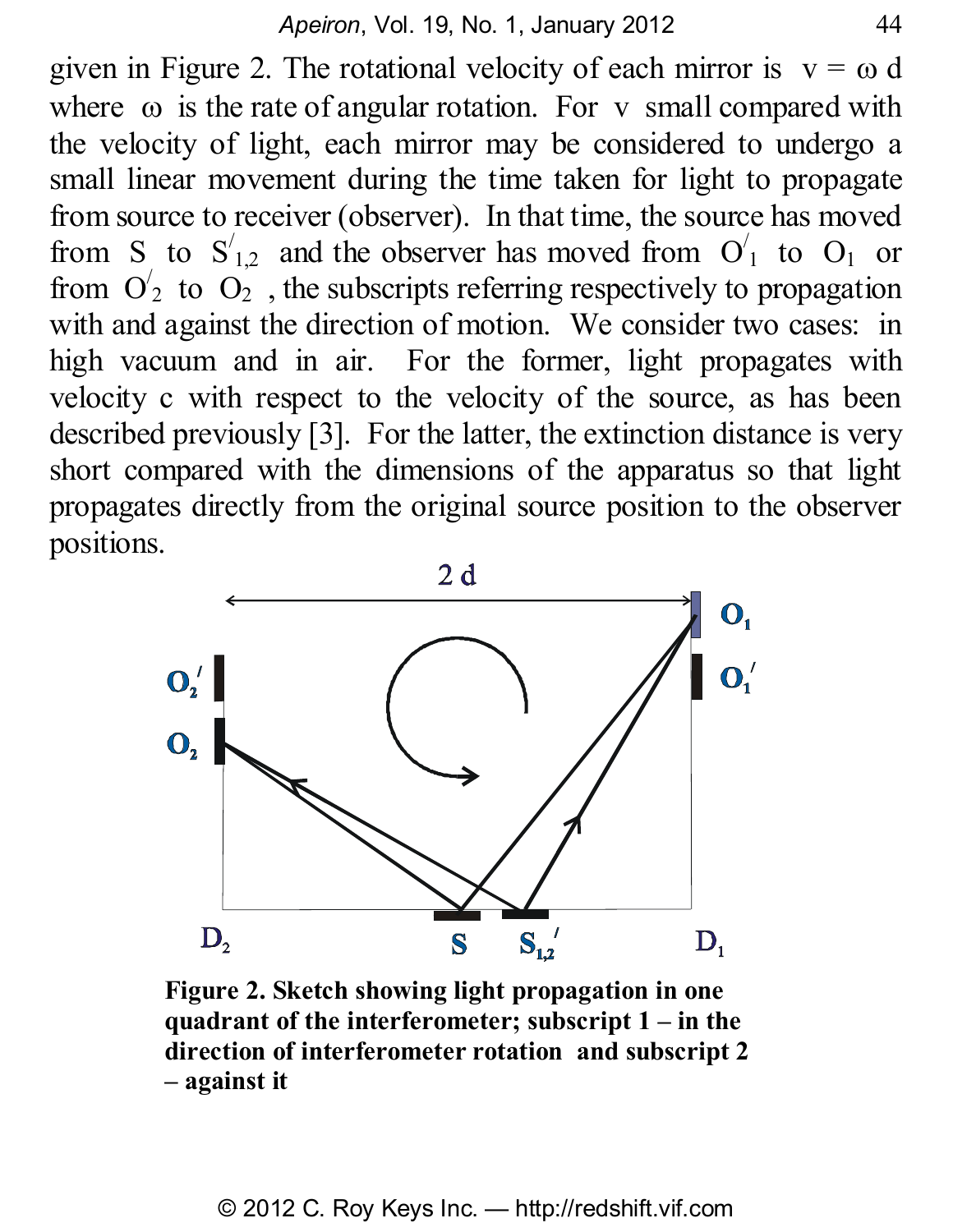#### *In high vacuum case*

The centre of the wavefront is at  $S'_{1,2}$  when the wavefront reaches  $O<sub>1</sub>$  or  $O<sub>2</sub>$  (we shall see that the propagation times are identical for propagation with and against rotation).

Now 
$$
O'_1O_1 = SS'_{1,2} = v t_1
$$
 and  $S'_{1,2}O_1 = c t_1$ ;  
also  $O_1D_1 = d + v t_1$  and  $S'_{1,2}D_1 = d - v t_1$   
Hence  $(c t_1)^2 = (d + v t_1)^2 + (d - v t_1)^2$   
Similarly  $O'_2O_2 = SS'_{1,2} = v t_2$  and  $S'_{1,2}O_2 = c t_2$ ;  
also  $O_2D_2 = d - v t_2$  and  $S'_{1,2}D_2 = d + v t_2$   
so that  $(c t_2)^2 = (d - v t_2)^2 + (d + v t_2)^2$  (3)

Clearly, the transit times are identical, irrespective of the direction of travel. This means that no fringe shift will occur when the apparatus is rotated in vacuum.

#### **In laboratory air case**

In this situation, the mirrors are in motion but the air medium is stationary. Because the Extinction Distance in the laboratory air is very short compared with the dimensions of the apparatus, light propagates directly from the original source position to the observer positions. This says that

SO<sub>1</sub> = c t<sub>1</sub>, SO<sub>2</sub> = c t<sub>2</sub> and the transit times are now given by:  
\n(c t<sub>1</sub>)<sup>2</sup> = d<sup>2</sup> + (d + v t<sub>1</sub>)<sup>2</sup>, which gives  
\nc t<sub>1</sub> = d(
$$
\sqrt{2}
$$
 + v/c + ....)  
\n(c t<sub>2</sub>)<sup>2</sup> = d<sup>2</sup> + (d - v t<sub>2</sub>)<sup>2</sup>, which gives  
\nc t<sub>2</sub> = d( $\sqrt{2}$  - v/c + ....) (5)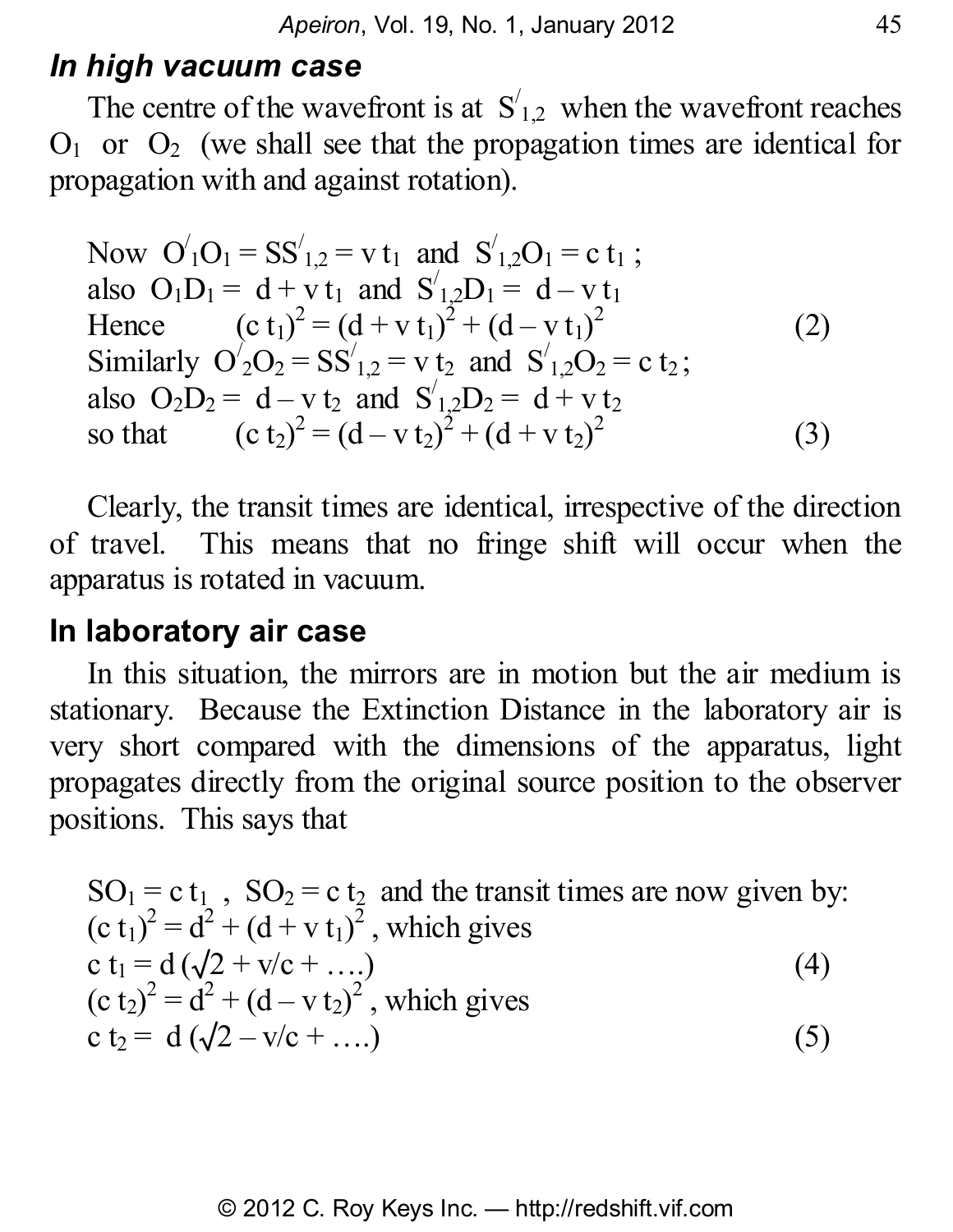For one arm of the interferometer the transit time difference between opposite directions is

 $t_2 - t_1 = 2 v d/c^2$ .

The fringe shift for transits involving all four arms is

$$
\delta = \frac{8 \text{ v d}}{c^2} \times f = \frac{8 \text{ v d}}{c \lambda} = \frac{4 \text{ A} \omega}{c \lambda}
$$
 (6)

where we have used the fact that the area enclosed by the interferometer is  $A = 2 d^2$ . The fringe shift occurring due to reversal of the direction of rotation is double this amount. The expression is identical to that given by Sagnac. Substituting his experimental values gives a shift on reversal of 0.066 fringes, in good agreement with the 0.07 found.

### **5. The Decisive Test for the Ritz Hypothesis**

Since the analyses have shown that no fringe shift is expected if the Sagnac experiment is performed in high vacuum, only if in laboratory air, this gives us a means of testing the Ritz hypothesis, by performing the experiment under both sets of conditions. To do this, the interferometer must be enclosed in a vessel capable of being evacuated, which in turn means using magnetic bearings to support the interferometer; also rotating it by means of an induction motor drive.

An interferometer of  $\sim 0.4$  m diameter is proposed. To improve the magnitude of any fringe shift, the rotation rate would be increased to as high as (say) 20 revolutions per second. From equation (6), using light with  $\lambda \sim 500$  nm (say), the predicted fringe shift on moving from rest to full speed in laboratory air is

 $\delta$  = 8 v d / c  $\lambda$  = 0.27 fringes.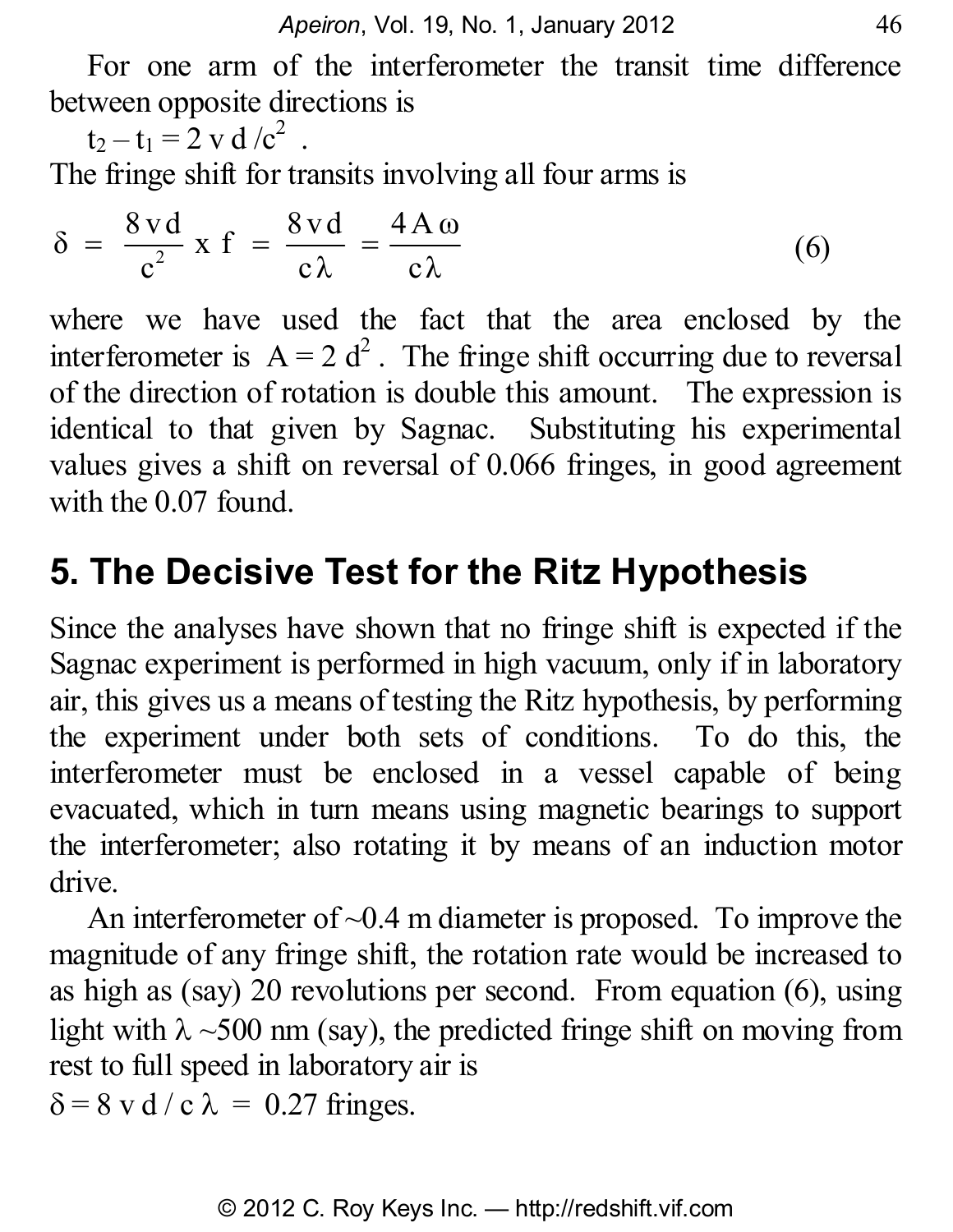Since the half-silvered mirror is transverse to its motion, it would be necessary to streamline it with transparent (plastic?) lead-in and lead-out fairings, so as to minimise any disturbance of the air flowing past when rotation takes place at high speed at atmospheric pressure. A minimal support structure for the mirrors is proposed for the same reason.

The light source and detector would probably not be attached to, and so not rotate with the interferometer, but could be outside the vacuum vessel and be pulsed in synchronism with the alignment of the half-silvered mirror.

A possible experimental sequence might be as follows. Set up the fringe pattern with the interferometer rotating at low or zero speed, and with the vessel containing the interferometer fully evacuated to high vacuum. Increase the speed of rotation up to its maximum and observe (if the Ritz hypothesis is true) that no fringe shift occurs. Then let the vessel's pressure rise to atmospheric and observe that the expected fringe shift occurs. Finally, reduce the speed of rotation to zero and observe that the fringe pattern returns to its original position.

It need hardly be said that, were the Ritz hypothesis to be substantiated, it would have profound implications for modern day Physics. In my opinion, it is highly desirable that this Decisive Test be carried out. I therefore encourage interested organisations with sufficient funds to undertake its implementation, which is well beyond my limited means.

### **References**

- [1] Einstein A, Zur Electrodynamik bewegter Korpfer, *Ann. Phys*., **17**, p891-921, (1905), translation in: *Relativity: The Special and General Theory*, Methuen & Co, London, (1920, reprinted 1964)
- [2] Michelson A A, Morley E W, On the Relative Motion of the Earth and the Luminiferous Ether, *Am. J. Science*, **34**, 333-344, (1887) – Cited in secondary